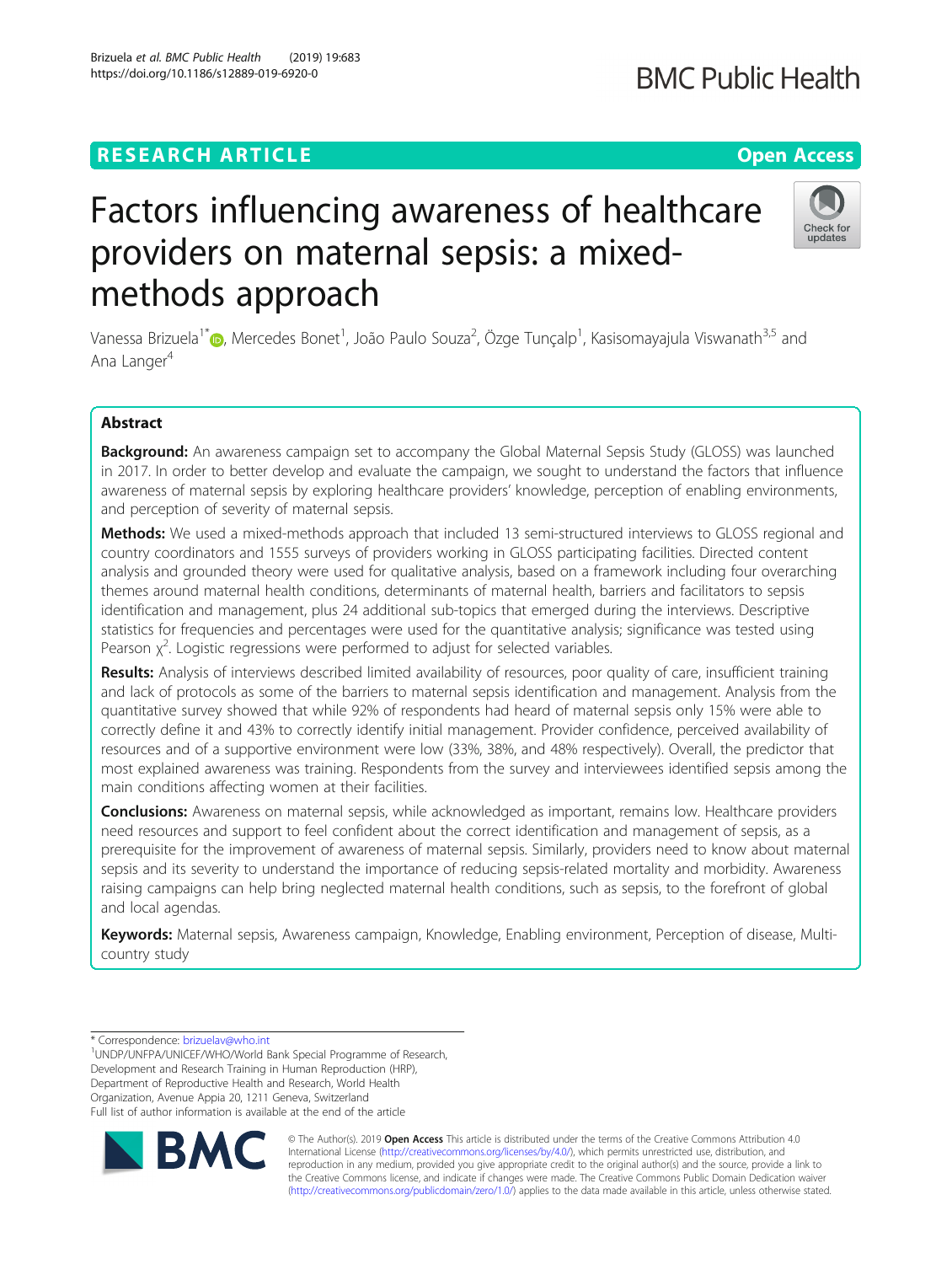# Background

In 2016 the Global Maternal and Neonatal Sepsis Initiative was launched with the goal to reduce deaths among women and newborns due to sepsis [\[1](#page-9-0)]. One of the first actions taken by this initiative was to obtain consensus on a new definition for maternal sepsis as "a lifethreatening condition defined as organ dysfunction resulting from infection during pregnancy, childbirth, post-abortion, or postpartum period" [\[2](#page-9-0)]. Within this context, the Global Maternal Sepsis Study (GLOSS) and the accompanying maternal sepsis awareness campaign implemented in 2017 in 53 low-, middle-, and highincome countries across the world, were devised by the World Health Organization (WHO) to both assess the burden and management of maternal sepsis at a global level and to raise awareness on maternal sepsis among healthcare providers [\[3](#page-9-0)]. (See Table 1 for names of all GLOSS participating countries.)

One way in which awareness can be raised is through health communication campaigns. These have been used in multiple occasions to increase awareness among healthcare providers of a specific health topic, to improve knowledge or attitudes, or to prompt behaviour change toward health-related actions, such as promoting hand-washing or encouraging vaccination [[4](#page-9-0)–[8](#page-9-0)]. Despite the abundance of awareness campaigns, their impact on behaviour change has been somewhat limited [[4,](#page-9-0) [9,](#page-9-0) [10](#page-9-0)]. Furthermore, while awareness raising efforts are commonplace, what is meant by awareness is oftentimes not consistently or well defined [[11](#page-9-0)]. Awareness has been described at times as a precursor to action, at others as having heard of a specific issue, and most often measured through discrete assessments of increased knowledge alone [[10,](#page-9-0) [12](#page-9-0)–[14](#page-9-0)].

Table 1 List of all countries that participated in GLOSS

The goal of including an awareness campaign to accompany GLOSS was to sensitize the healthcare providers to the importance of maternal sepsis and improve their ability to identify warning signals, signs, and markers for infection and sepsis among pregnant or recently pregnant women.

This study sought to understand what factors influence healthcare provider awareness regarding the identification and management of maternal sepsis, including challenges and opportunities to increase awareness. Based on constructs from the behavioural sciences and health communication theories, for this study we defined awareness as a combination of concepts associated with knowledge, perception of enabling environments, and perception of severity of a condition that interrelate to sensitize people towards this problem [\[12,](#page-9-0) [13,](#page-9-0) [15](#page-9-0)–[17](#page-9-0)].

# **Methods**

Study protocol for GLOSS has been published elsewhere. In short, GLOSS was a facility-based, prospective, one-week inception cohort study which was accompanied by an awareness campaign for healthcare providers in participating facilities. During 1 week between 28 November 2017 and 04 December 2017, all admitted or hospitalised women in a participating healthcare facility with suspected or confirmed infection during pregnancy through the 42nd day after end of pregnancy were eligible for inclusion in the study [\[3](#page-9-0)]. Women enrolled in the study were followed-up for up to 6 weeks until discharge, transfer outside the study area, or death. The campaign that accompanied the study was launched 3 weeks prior to data collection for a diverse audience of healthcare providers working in all participating facilities; the campaign continued throughout the entire

| Africa (13 countries) | Asia (9 countries) | Eastern Mediterranean (6 countries) | Europe (13 countries) | Latin America (11 countries) |
|-----------------------|--------------------|-------------------------------------|-----------------------|------------------------------|
| Benin                 | Cambodia           | Afghanistan                         | Belgium               | Argentina                    |
| Burkina Faso          | India              | Egypt                               | Denmark               | Bolivia                      |
| Cameroon              | Mongolia           | Lebanon                             | Italy                 | Brazil                       |
| Ethiopia              | Myanmar            | Morocco                             | Kazakhstan            | Colombia                     |
| Ghana                 | Nepal              | Pakistan                            | Kyrgyzstan            | Ecuador                      |
| Kenya                 | Philippines        | Sudan                               | Lithuania             | Guatemala                    |
| Malawi                | Sri Lanka          |                                     | Republic of           | Honduras                     |
| Mali                  | Thailand           |                                     | Moldova               | Mexico                       |
| Mozambique            | Viet Nam           |                                     | Netherlands           | Nicaragua                    |
| Nigeria               |                    |                                     | Romania               | Peru                         |
| Senegal               |                    |                                     | Slovakia              | Uruguay                      |
| South Africa          |                    |                                     | Spain                 |                              |
| Zimbabwe              |                    |                                     | Tajikistan            |                              |
|                       |                    |                                     | United Kingdom        |                              |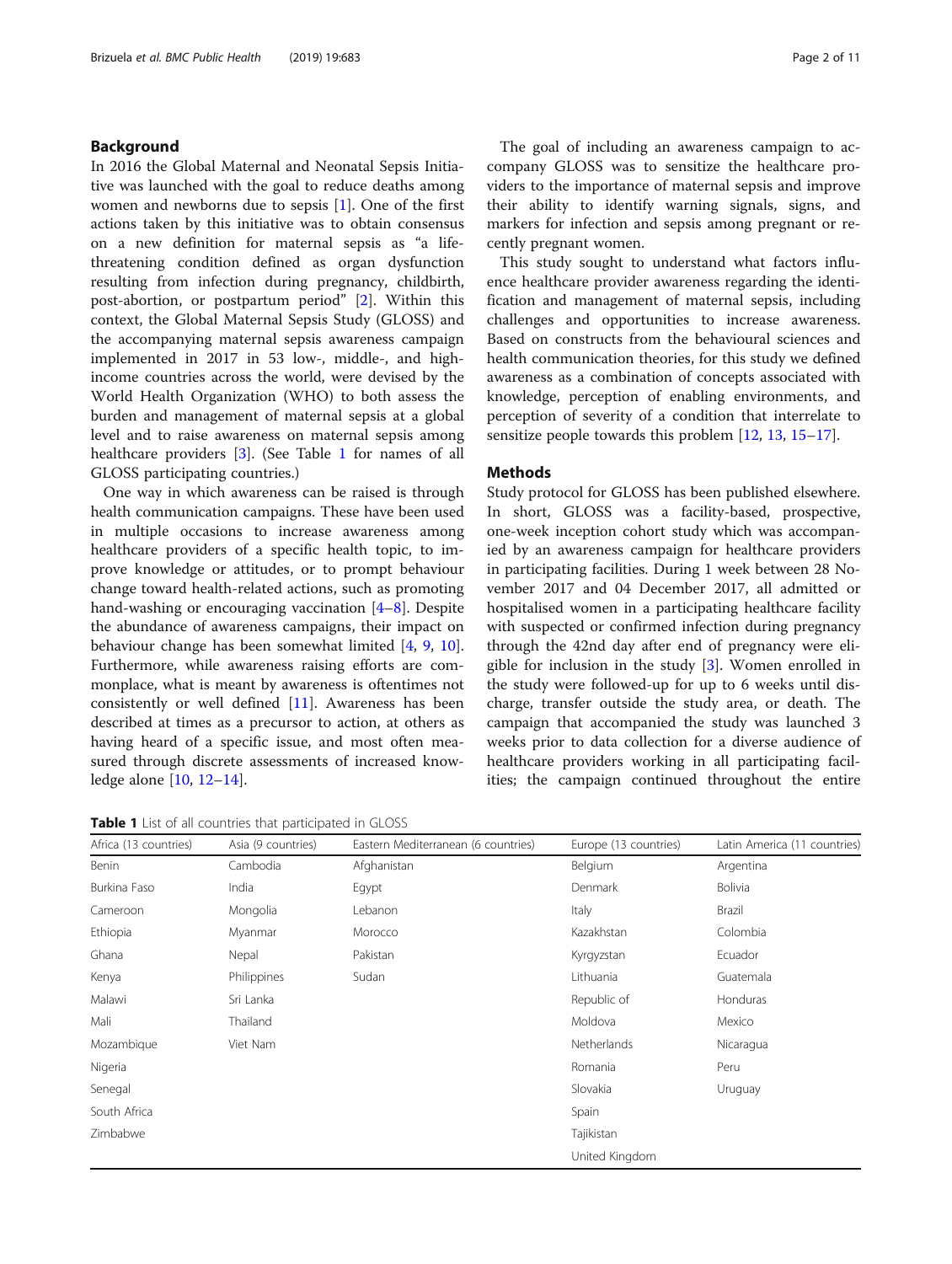study period and beyond. This study was led by WHO and coordinated through seven regional coordinators (one for each of the study regions) and a country coordinator in each participating country (53 total).

In order to obtain information on the factors that influenced provider awareness we used qualitative and quantitative methods through the use of semi-structured interviews and a survey, distributed primarily online, administered before campaign implementation [\[18](#page-9-0)–[21](#page-9-0)]. The semi-structured interviews aimed to respond to the question "what are the opportunities and challenges healthcare providers face with regards to maternal sepsis identification and management?" while the surveys looked to answer "what is the level of awareness on maternal sepsis identification and management, as expressed through knowledge of maternal sepsis and perception of work environments as enabling to correct identification and management?" Semi-structured interviewing is one of the key techniques used in qualitative research, used to obtain personal opinions and experiences, allowing for elucidation of nuances, contradictions, and interpretations on a certain topic [\[18\]](#page-9-0). On the other hand, surveys are used frequently in quantitative research to collect information from a large population [[21](#page-9-0), [22\]](#page-9-0). Qualitative and quantitative data were collected between July and November 2017. Ethical approval for the entire study, including the awareness campaign was obtained from WHO's Ethics Review Committee (protocol ID A65787).

We first describe the methods used to obtain the qualitative data through semi-structured interviews to key informants. We then describe the methods for collecting quantitative data through a survey of healthcare providers in the field.

# Qualitative – semi-structured interviews

We developed a guide for the interviews based on existing literature on maternal infections and sepsis, qualitative methodology, and our framework for conceptualising awareness to obtain information on barriers and facilitators, indicators and determinants, and perceptions of severity of maternal health conditions that might influence the identification and management of maternal sepsis [[18](#page-9-0), [20](#page-9-0), [23,](#page-9-0) [24\]](#page-9-0). (See Additional file [1](#page-8-0) for a copy of the interview guide.) We hypothesized that if interviewees did not see sepsis as a problem, their engagement with the study, and especially with the campaign, would be hindered. We also hypothesized that their perceptions of the causes of infections and sepsis might impact provider awareness on maternal sepsis as well as their ability to act. By asking about barriers and facilitators we expected to learn about existing challenges impacting provider awareness of maternal sepsis and potential opportunities that would help in developing the campaign.

We took a purposive sample of GLOSS regional and country coordinators for the interviews because they were respectively in charge of coordinating broad aspects of the study at the regional level and implementing the study on the ground. The sample was deemed appropriate given geographical and professional representation of all GLOSS regions and healthcare providers [[25\]](#page-9-0). There were no refusals to being interviewed. VB conducted all the interviews in-person or over the phone, in English or Spanish, and knew one of the interviewees from prior collaborative work, while meeting all other interviewees for the first time during the interview. Interviews were conducted between July and August 2017. All the recorded interviews were transcribed verbatim and corroborated with notes taken during the interviewing. Translation of quotations used in this analysis was done by VB. Trustworthiness of data was ensured by interviewing persons fulfilling different roles in different countries/regions for GLOSS. Triangulation, through cross-checking data analysis between different researchers on the team (VB and MB) and the use of a mixed-method approach, was used to ensure robustness of the data [[26\]](#page-9-0).

# Quantitative – baseline surveys

We developed a 32-question survey to gather information on healthcare provider awareness on maternal sepsis, based on the literature and findings from the qualitative analysis [[2,](#page-9-0) [23](#page-9-0), [27](#page-9-0)–[29](#page-9-0)]. The surveys were distributed primarily through an online platform, Survey-Monkey or Qualtrics, allowing us to reach a large audience. Online surveys were administered in eight languages: English, Spanish, Portuguese, French, Italian, Russian, Vietnamese, and Arabic. Paper-based copies were distributed at request in select countries in English, French, and Russian. (See Additional file [2](#page-8-0) for a copy of the baseline survey.)

To ensure validity and reliability of the tool, i.e., the accuracy of the findings and the consistency of results, the survey was first piloted in English during 1 week in August 2017 [\[26\]](#page-9-0). For this, we asked regional coordinators for GLOSS to forward the survey to colleagues working in geographical areas that were excluded from the study.

The surveys gathered data on respondents' knowledge, their perception of enabling environments, and their perception of severity of disease. The survey also asked respondents to identify main barriers to making correct and timely decisions with regards to recognising and managing maternal sepsis. Measures included Likert-scale, yes/no, and multiple-choice questions with discrete or unlimited answer options, and some fill-in response options. All questions were optional with some of them being conditional on responses to prior questions (e.g., question 10 asked "have you ever heard of the term 'maternal sepsis'"?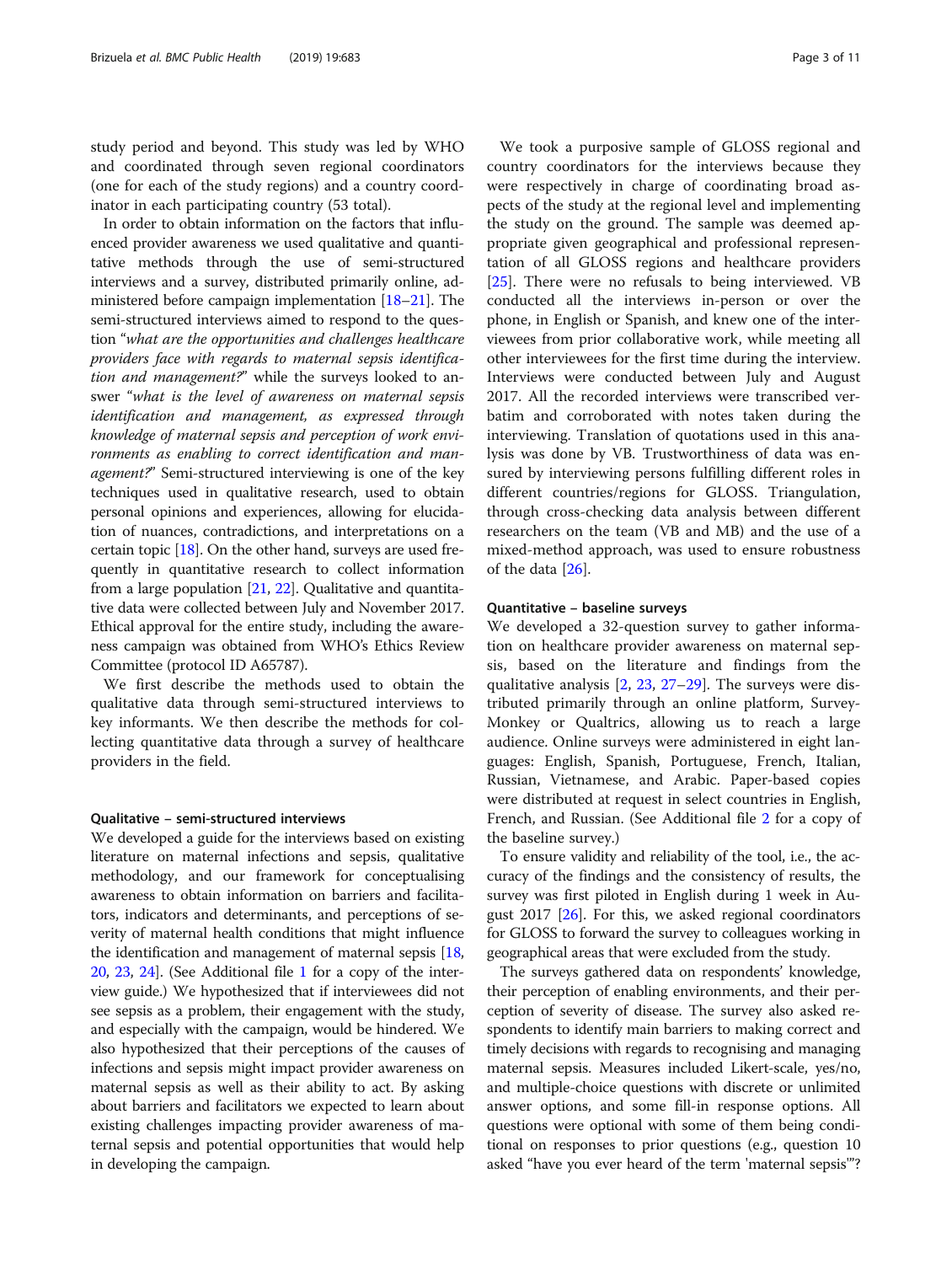and if the response was "no" then the following question would be automatically skipped). Allowing participants to recuse themselves from answering certain questions was essential to ethical considerations. Table [2](#page-5-0) shows what variables from the survey were used to assess each of these three components, including the answers deemed correct for knowledge.

#### Sampling strategy for the survey

We used a snowballing technique for survey dissemination. This was done primarily through regional and country coordinators who were asked to distribute and share the link to the online survey to the study focal persons at the participating facilities, who in turn were asked to disseminate among healthcare providers working in their facilities. A sample message was included in the emails that were sent out to facilitate the snowballing effect. Weekly reminders were sent through the online tool and via email. Targeted outreach was done with specific coordinators of countries with fewer responses. Surveys were collected between 29 September and 05 November 2017.

We included in the analysis responses from healthcare providers (i) that worked in a GLOSS participating facility and/or (ii) from a GLOSS participating country.<sup>1</sup> We excluded all surveys completed by respondents that explicitly stated belonging from a geographical area not participating in GLOSS, and those by respondents stating their qualification as "other" without further clarification.

## Data analysis

For the qualitative analysis, we used concepts from directed content analysis and grounded theory [\[30](#page-9-0)]. We had a framework with four overarching themes and grounded theory allowed us to explore and allow the emergence of new topics that were grouped into the themes [\[31](#page-9-0)]. Atlas.ti (version 1.6.0 for Mac computers) was used for the interview analysis.

For the quantitative analysis, we used descriptive statistics to provide frequencies and percentages, and we tested for significance using Pearson  $x^2$  test. We used logistic regression to adjust for selected variables referring to respondent and facilities' characteristics which could explain differences in awareness, resulting from the prior test for significance. Potential confounders were: qualifications, age, years of experience, region, having received training in maternal sepsis, whether the facility was a public facility, or whether it was in an urban setting. We selected these confounders based on existing evidence that sociodemographic characteristics of respondents can influence knowledge and awareness on any given topic while making assumptions on facility characteristics which may explain differences in awareness among healthcare providers [[5,](#page-9-0) [32](#page-9-0)–[34](#page-9-0)]. We dichotomized the Likert-scale answers to allow for this analysis by assigning a 1 to the most favourable response (i.e., responding they felt very confident about being capable of making the right decision) and 0 to the combination of all the others (i.e., somewhat confident, neutral, not very confident, and not confident at all). Stata (version 14.2, College Station, TX) was used for quantitative data analysis.

# Results

We present the major findings from the qualitative and quantitative analysis separately.

# Qualitative – semi-structured interviews

A total of 13 country and regional coordinators for GLOSS were interviewed. Nine interviews were conducted in-person and four were conducted over the phone. Ten interviews were recorded; the other three were not because of technical difficulties (two cases) and participant refusal (one case). Three of the interviews were conducted in Spanish, the remaining ten were in English. The interviews lasted on average 40 min.

Six of the respondents were female and seven were male. There was at least one representative from every region participating in the study with up to three representatives from any single region. Six interviewees worked in research institutions in their home countries and five worked in hospitals. The remaining two interviewees worked either in WHO country offices or ministries of health.

During data analysis 24 subtopics emerged and were grouped into one of the four major themes included in our framework. Each of the four themes are described below including quotes from the interviews to support this analysis.

### Theme I: severity of maternal health conditions

Conditions identified by interviewees from different regions largely responded to the main causes for maternal mortality and morbidity globally: post-partum haemorrhage, infections and sepsis, and pre-eclampsia/eclampsia, as well as abortion-related complications. Infections and sepsis were mentioned by 11 interviewees, representing all the study regions, as the conditions most frequently affecting women during pregnancy, childbirth, and postpartum or post-abortion. Equally, 11 interviewees mentioned post-partum haemorrhage and pre-eclampsia/eclampsia and other hypertensive disorders. Embolism, abortion-related complications, and indirect causes were mentioned by two, three, and seven interviewees respectively.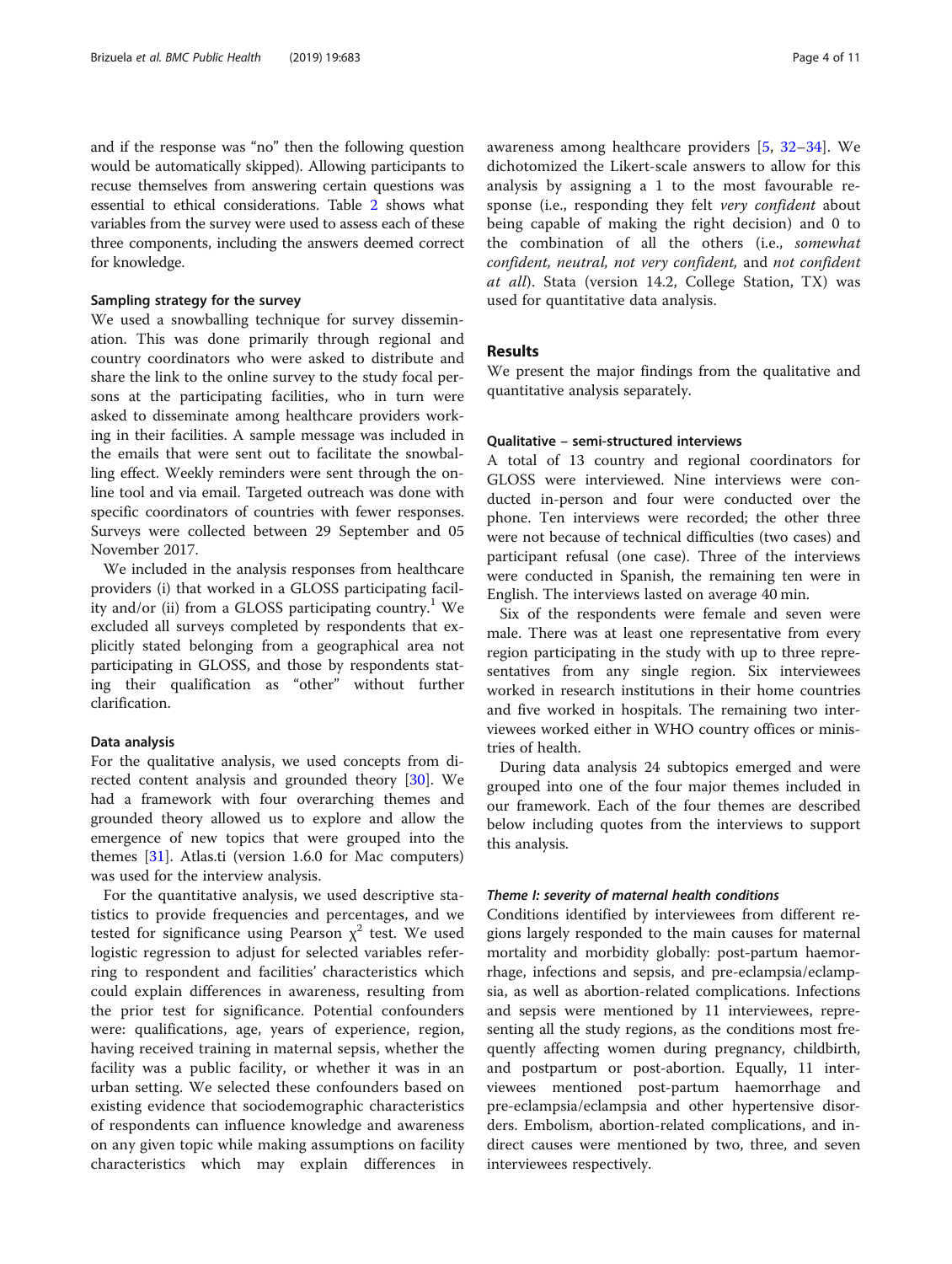# Theme II: determinants of maternal health

When asked about the perceived determinants of the maternal health conditions described before, with a specific emphasis on infections and sepsis, all of the interviewees identified the importance of social and cultural factors that impacted the health of the population and particularly women. Poverty, literacy, and nutrition were signalled as factors influencing maternal infections and this was regardless of the individual country's level of development and wealth, as shown in the following quotes.

To me, I think one of the important causes is about health literacy. I think people still don't have good knowledge about how to prevent themselves from infection, when it's the appropriate time to see a doctor. (Asia)

There are some regions in the country that are very poor. There is a very diverse population and areas with illiteracy where they speak a different language within the same country. (Latin America)

For sepsis during pregnancy, for me it has a lot to do with the nutrition conditions, eating, housing, overcrowding ( … ). (Latin America)

# Theme III: barriers to identifying and managing maternal sepsis

We also inquired about the challenges that healthcare providers faced in their facilities in correctly identifying and managing maternal sepsis. Among the emerging subtopics were: limited availability of resources and poor quality of services, difficulties with health system management, insufficient training, and lack of protocols. The following quotes support these findings.

The level of care (provided) is not equal; the background of physicians and nurses is not the same and even inside the country the training levels are not the same. (Eastern Mediterranean)

The main barriers we see are related to training of healthcare providers and the high turnover of trained personnel. About 49% of the people we train [in emergency obstetric care] are no longer in the hospitals in which we trained them. (Latin America)

You need a higher level of antibiotic ( … ), there are very few, but they are with the manager, the clinical director of the hospital, so that means you have to write a letter to the clinical director, I have this patient, her name is this and this diagnosis, we did this test and now we need this. This has to go to the

clinical director and then pharmacy, so it can take 2, 3, 4 days until we get the antibiotics, and this can be a real problem. Sometimes in the meantime the woman can die. (Africa)

Clearly for infections: the condition, the actual infrastructure, and the actual equipment. Sometimes, when you even look at the equipment in the hospital, you can easily see how and why people are getting infections, even in the hospitals. (Africa)

# Theme IV: facilitators to identifying and managing maternal sepsis

Nine interviewees focused on the motivation of some healthcare providers working in the facilities. Six interviewees were able to identify other systems that had been put in place in their facilities to record and provide guidance on what needed to be done to address infections and sepsis, such as the provision of team training. The next quotes support these claims.

I think that the facilitators could be the motivation to save a woman's life. (Africa)

Everyone wants to help the patients, wants to do the right thing, want to say that I am giving the same care as the best hospital [in a high-income country], for example. (Eastern Mediterranean)

Team training and simulation training, which has been very effective, certainly when dealing with obstetric emergencies. (Europe)

A very important thing that we have ( … ) are the committees for the prevention, surveillance and response of maternal and perinatal mortality and morbidity. (Latin America)

Lastly, there was a large subtopic that emerged from many of the interviews relating to the need for more concerted efforts around infection and sepsis reduction, while there was also a suggestion of this being a good time for implementing new actions given existing initiatives to improve maternal health outcomes (such as the Ending Preventable Maternal Mortality Strategy, the WHO Resolution on Sepsis, and the Global Maternal and Neonatal Sepsis Initiative) [\[1](#page-9-0), [35](#page-9-0), [36](#page-9-0)].

Most interviewees mentioned the limited attention that infections and sepsis had up to date in the global and national agendas. This idea of sepsis not being visible, as exemplified by the following quotes, was integral to the development of the awareness campaign, as we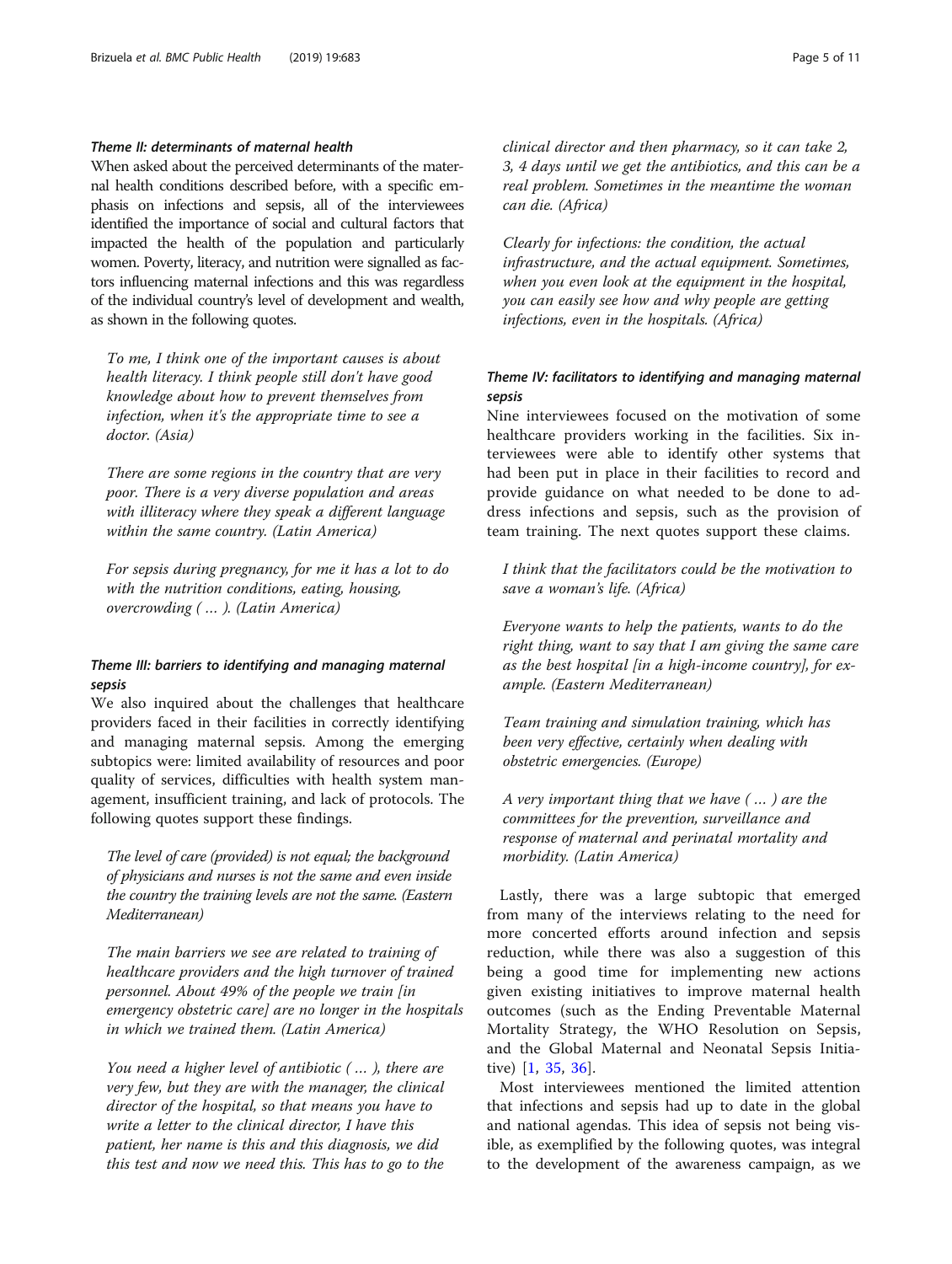<span id="page-5-0"></span>were looking to bringing infections and sepsis to the forefront.

To me sepsis is still not, it's not on the agenda. (Latin America)

We know that yes, sepsis contributes to maternal morbidity, mortality, but there's been no dedicated effort, no program to address the challenges posed by sepsis. None. (Africa)

Although we have free maternity care services in my country, there is no priority program for maternal sepsis, no government sector dealing with maternal sepsis ( … ) there is no awareness of sepsis. (Asia)

## Quantitative – baseline survey

A total of 1555 surveys were completed: 1017 online and 538 paper-based from 48 out of the 53 eligible countries. Because of the methodology used for outreach (snowballing) and because we did not know what the total population of healthcare providers across all the participating facilities was, we could not estimate a response rate. We received an average of 30 responses per country (range 1–201). Thirty-three percent of survey responses were in Spanish, 32% were in English, and 19% in French; the remaining 16% were in the other languages. See Table [3](#page-7-0) for a description of survey respondents and the facilities in which they worked.

Following our definition of awareness, we present the most salient findings according to the three constructs that we included: knowledge on maternal sepsis, perception of enabling environments, and perception of severity of disease.

# Knowledge on maternal sepsis

Overall, 92% (1409/1529) of respondents said they had heard about maternal sepsis. However, only 15% (143/ 931) of respondents were able to specifically respond to the options infection and organ dysfunction when asked to identify the two criteria that best define maternal sepsis. Lastly, 43% (151/352) of respondents were able to correctly identify antibiotics and fluids from the options available as the two main treatments a woman with suspected infection/sepsis should initially receive.

After controlling for qualifications, age, years of experience, region, having received training in maternal sepsis, whether the facility was a public facility, or whether it was located in an urban setting, training and being from Europe were associated with increased odds of having heard of and identifying the correct criteria for maternal sepsis (aOR 4.97, 95% CI 2.65-9.34; aOR 3.10, 95% CI 1.08–8.91). Being a nurse or a midwife was associated with decreased odds of overall knowledge about maternal sepsis. There were no significant differences between regions with regards to identification of correct management of maternal sepsis. See Additional file [3](#page-8-0) for the full models used in this analysis including all the variables.

# Perception of enabling environments

Overall, 33% (507/1525) of respondents said they felt very confident of making the right decision, 38% (574/ 1530) that resources were always available, and 48% (654/1367) that they felt very supported by the facility in which they worked. Fifty-four percent said they had received specific training in maternal sepsis.

After controlling for the same factors included in the previous model training was associated with increased odds of higher levels of confidence (aOR 2.06, 95% CI 1.59–2.68), perceived availability of resources (aOR 1.71,

|  | Table 2 Variables used in the analysis and answers deemed correct under knowledge |
|--|-----------------------------------------------------------------------------------|
|--|-----------------------------------------------------------------------------------|

| Knowledge                                                                                                                   | Perception of enabling environment                                                                                                                                             | Perception of severity of disease                                                                                                                                          |
|-----------------------------------------------------------------------------------------------------------------------------|--------------------------------------------------------------------------------------------------------------------------------------------------------------------------------|----------------------------------------------------------------------------------------------------------------------------------------------------------------------------|
| Q10: Have you ever heard of<br>the term "maternal sepsis"?<br>Answer: Yes                                                   | Q4: How confident do you feel that you are capable of making the<br>right decision in a case like the one above?                                                               | Q1: What are the main conditions causing death<br>and disability among women during pregnancy<br>and/or childbirth in your hospital? Check all that<br>apply.              |
| O11: What two criteria best<br>describe maternal sepsis?<br>Answer: infection & organ<br>dysfunction                        | Q5: How would you qualify the availability of resources in the<br>facility where you work to help you make the right decisions?                                                | Q14: How many women are affected by maternal<br>sepsis in your facility every year? Give your best<br>estimate (a whole number), given your experience<br>in the facility. |
| O2b/O2a: What would be the<br>first two things (this) woman<br>should receive?<br>Answer: antibiotics & fluids <sup>a</sup> | Q6: How supported do you feel by the facility in which you work to<br>make the right decision in a case like the one above?                                                    | Q16: How many deliveries occur every year, on<br>average, in your facility? Give your best estimate.                                                                       |
|                                                                                                                             | Q17: Have you ever received specific training in how to manage<br>women who present with signs of infection while pregnant, during<br>childbirth, postpartum or post-abortion? |                                                                                                                                                                            |

<sup>a</sup>Responses were deemed correct if respondents had accurately identified sepsis as the condition. Respondents were not penalized for not identifying the correct management if sepsis had not been selected as the condition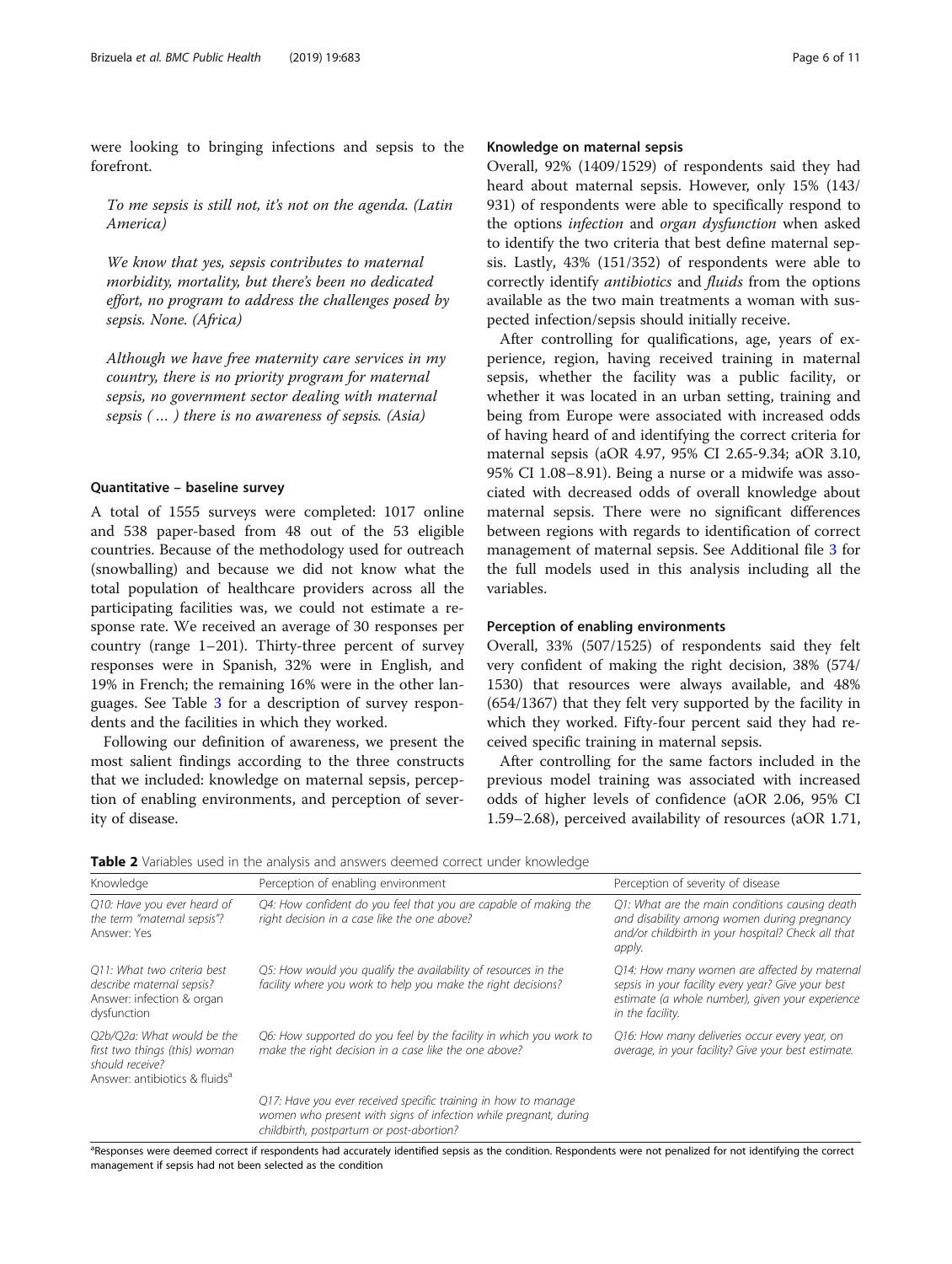95% CI 1.31–2.22), and feeling supported to make the right decisions (aOR 1.88, 95% CI 1.46–2.42). The odds of reporting availability of resources and of feeling supported were increased among nurses and respondents from Asia, Europe, and Latin America; being a nurse also increased perception of confidence. With the exception of nurses, there were no differences across other qualifications with regards to perceived enabling environments. See Additional file [4](#page-8-0) for the full models used in this analysis including all the variables.

Figure 1 shows the distribution of responses to existing barriers to making correct and timely decisions. Notably, 33% of respondents felt the greatest barrier was fear of making a mistake, followed by 15% indicating that they felt unsure they knew the correct signs to identify sepsis.

### Perceptions of the burden of disease

According to respondents, the main maternal health conditions affecting women were: haemorrhage (67%), pre-eclampsia/eclampsia (59%), and sepsis (51%). Respondents were asked to provide an estimated number of women affected by sepsis in their facilities every year. Since respondents were not asked to validate their responses against any reliable statistics, their responses do not represent accurate information, yet they provide insight on providers' perceptions of the burden of sepsis and infections. On average, healthcare providers in Eastern Mediterranean were the ones most likely to estimate larger number of women affected by maternal sepsis compared to respondents in Asia.

# **Discussion**

We set out to explore the factors that influence healthcare providers' awareness of maternal sepsis to better develop a campaign to accompany the Global Maternal Sepsis Study and later able to evaluate the impact and effectiveness of the campaign. We did this through semi-structured interviews with GLOSS regional and country coordinators and through a survey of healthcare providers working in participating facilities.

All respondents to the interviews and the survey considered infections as one of the main conditions affecting women during pregnancy, childbirth, and postpartum/ post-abortion in their settings. In general, there was low knowledge of identification of maternal sepsis and low perception of confidence in making right decisions regarding maternal sepsis, with the exception of nurses who, while reporting low levels of overall knowledge, reported higher levels of confidence, perception of availability of resources, and feeling of support for making the right decisions, compared to physicians. Overall, the main factors influencing provider awareness were training and provider qualifications, and the region to which they belonged. Given the breadth of our survey sample which encompassed different cadres of providers at all levels of health care in 48 countries, we consider that our findings may apply to a larger population of healthcare providers.

Our study shows that training and certain professional qualifications are associated with higher levels of knowledge on maternal sepsis (knowledge was lower among nurses and midwives as compared to physicians and residents). Prior evidence supports the finding that training has the ability to influence provider awareness of sepsis identification and management, with some research also

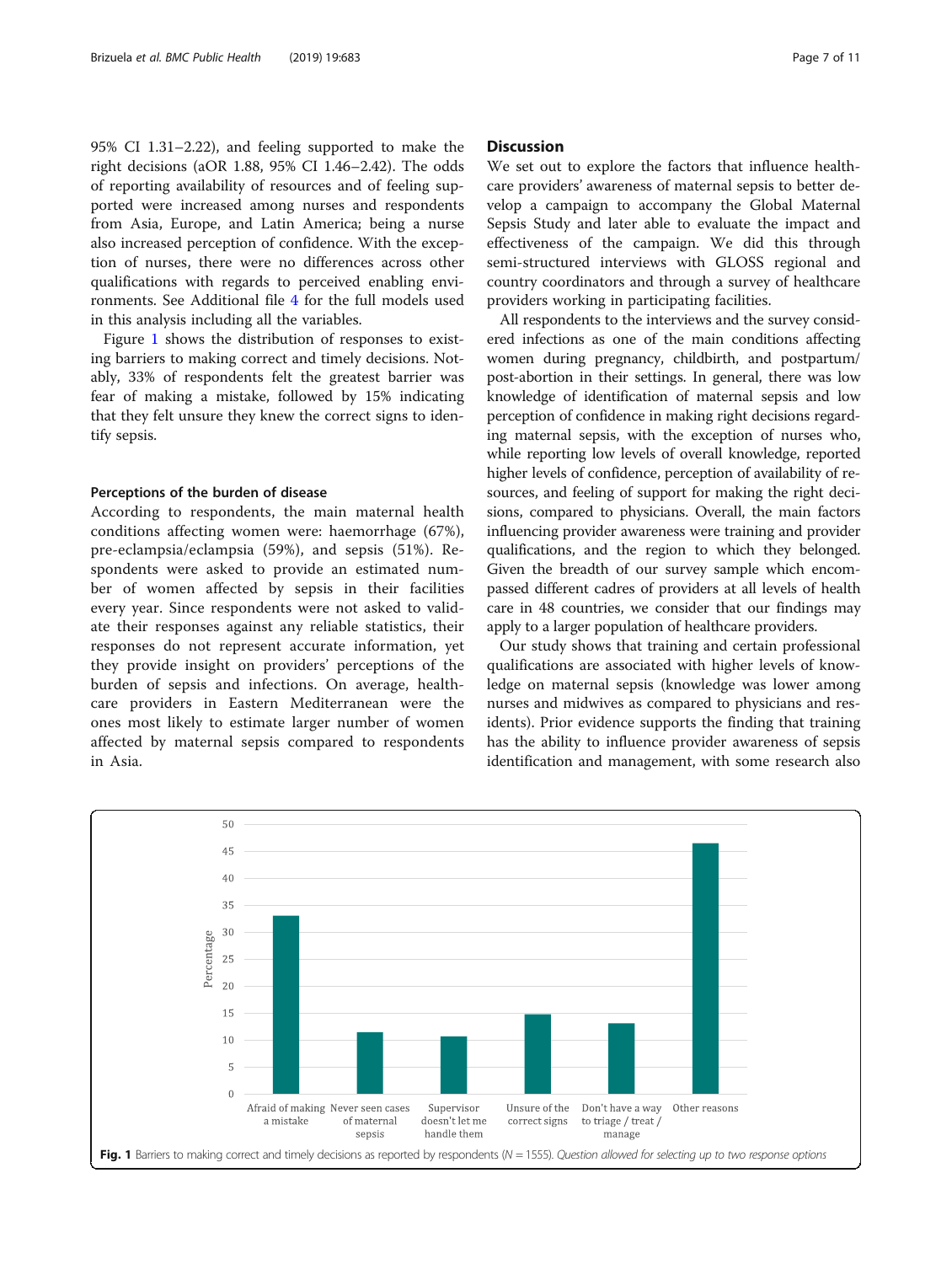<span id="page-7-0"></span>Table 3 Characteristics of respondents and the facilities in which they worked as self-reported by respondents  $(N = 1555)^{a}$ 

| Characteristic                        | Ν    | %    |
|---------------------------------------|------|------|
| Respondent characteristics            |      |      |
| Age (N=1398)                          |      |      |
| $<$ 31                                | 401  | 28.7 |
| $31 - 40$                             | 460  | 32.9 |
| >40                                   | 537  | 38.4 |
| Gender (N=1404)                       |      |      |
| Male                                  | 345  | 24.6 |
| Female                                | 1059 | 75.4 |
| Qualification (N=1402)                |      |      |
| Nurse/auxiliary nurse                 | 245  | 17.5 |
| Midwife                               | 264  | 18.8 |
| Physician                             | 724  | 51.6 |
| Resident                              | 169  | 12.1 |
| Years of experience (N=1327)          |      |      |
| $<$ 10                                | 613  | 46.2 |
| $10 - 20$                             | 425  | 32.0 |
| >20                                   | 289  | 21.8 |
| Region $^{\rm b}$ (N= 1425)           |      |      |
| Africa (14 countries)                 | 259  | 18.2 |
| Asia (8 countries)                    | 191  | 13.4 |
| Eastern Mediterranean (5 countries)   | 246  | 17.3 |
| Europe (11 countries)                 | 238  | 16.7 |
| Latin America (11 countries)          | 491  | 34.5 |
| Facility characteristics <sup>c</sup> |      |      |
| Location (N=1384)                     |      |      |
| Urban                                 | 1288 | 93.1 |
| Rural                                 | 96   | 6.9  |
| Management (N=1391)                   |      |      |
| Public                                | 1150 | 82.7 |
| Private/NGO/other                     | 241  | 17.3 |

<sup>a</sup>Because respondents were allowed to leave questions unanswered, N for each question varied

<sup>b</sup>For each of the regions, the following countries are included: AFRICA: Benin, Burkina Faso, Cameroon, Chad, Ethiopia, Ghana, Kenya, Malawi, Mali, Mozambique, Nigeria, Senegal, South Africa, and Zimbabwe

ASIA: India, Mongolia, Myanmar, Nepal, Philippines, Sri Lanka, Thailand, and Viet Nam

EASTERN MEDITERRANEAN: Egypt, Lebanon, Morocco, Pakistan, and Sudan EUROPE: Denmark, Italy, Kazakhstan, Kyrgyzstan, Lithuania, Republic of Moldova, Romania, Slovakia, Spain, Tajikistan, and United Kingdom LATIN AMERICA: Argentina, Bolivia, Brazil, Colombia, Ecuador, Guatemala, Honduras, Mexico, Nicaragua, Peru, and Uruguay

c Out of the 632 facilities participating in GLOSS, 80% were in urban settings and 20% in non-urban areas; and 69% were public and 31% private/NGO/ other. Description of the selection of participating facilities can be found elsewhere [\[3\]](#page-9-0)

showing an effect on sepsis mortality [\[27,](#page-9-0) [28](#page-9-0), [37\]](#page-9-0). Other studies have shown evidence that awareness campaigns can change provider knowledge [[7,](#page-9-0) [8,](#page-9-0) [32,](#page-9-0) [38](#page-9-0)]. However, increased awareness was not always linked with increased or correct knowledge, which supports our broader definition of awareness that includes other factors (enabling environments and perception of severity of disease) [[14](#page-9-0)].

In fact, we found that while nurses had overall low levels of knowledge, they reported positive perceptions of their environments. Respondents from Europe or Latin America reported positive perceptions of availability of resources and feeling of support yet low perceptions of confidence. The literature on health behaviour change supports the finding that environmental factors can influence provider awareness [[16\]](#page-9-0). An implementation research study in Bangladesh that included training, an awareness campaign, and provision of resources found that each of the three components of the intervention impacted provider ability to respond to tuberculosis treatment in children [[39\]](#page-9-0). An evaluation of a campaign aimed at changing tobacco-related attitudes and behaviour found that the context is critical in increasing awareness [[40](#page-9-0)]. If healthcare providers are not offered the necessary tools or do not feel supported or confident about making the right decisions, they may not be able to improve their current clinical practices. Awareness and the consequent change in behaviour are made possible when, in addition to increased knowledge, healthcare providers work in an environment that facilitates their decision-making processes.

According to the data provided by our qualitative and quantitative assessment, we found that most interviewees and a majority of survey respondents reported infections as one of the main maternal health conditions, albeit a perception that sepsis was not yet on national or global agendas or as being somewhat "hidden." Other studies have shown that people's perception of disease severity impacts behaviour. A study looking at survey respondents' ability to self-manage certain health conditions showed that the perception of severity of their condition impacted their ability to act on it  $[41]$ . Another study showed that perception of severity of disease greatly affected how respondents behaved regarding their risk or the importance they gave to said disease, while another meta-analysis of patient adherence to treatment showed that patient's perception of the severity of disease affected their ability to follow a treatment regimen [\[42,](#page-10-0) [43](#page-10-0)].

Our study has some limitations. First, interviews were held only in English or Spanish, which restricted the sample to those proficient in those languages. However, given representatives from all GLOSS participating regions were interviewed, we believe that the finding from the qualitative data analysis is generalizable to the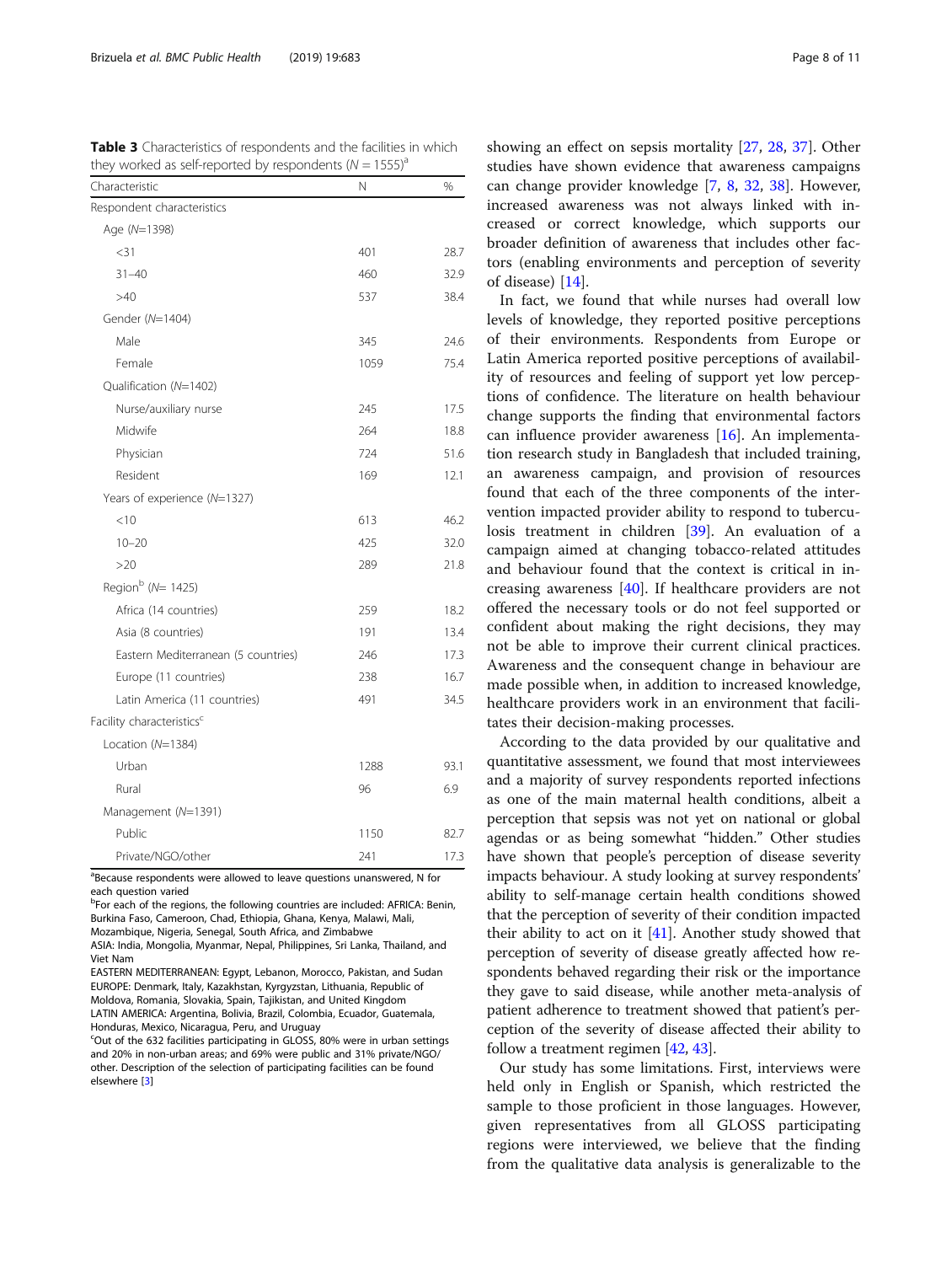<span id="page-8-0"></span>population of focus: healthcare providers working in facilities where women with suspected or confirmed infections or sepsis are hospitalized. Similarly, although the survey was professionally translated and double-checked by technical experts fluent in all languages, the fidelity of these translations and the nuances of meaning in different countries were not assessed. Second, pilot testing of the survey was done only in English and in its online version. Potential issues with validity of the tool, comprehension, and flow of the questions in other languages could not be identified, as well as opinions from people with limited internet connectivity. Third, while we were able to offer the survey in paper-based format as a means to overcome internet access, this meant that skip patterns and response options which were automatic on the online tool were not always followed according to instructions on paper. Fourth, the use of snowballing as a technique to disseminate the survey has inherent potential response biases and these might impact the results from the quantitative component.

# Conclusions

Awareness on maternal sepsis remains low. Correct identification and management of maternal sepsis is deficient and the environments in which healthcare providers work are not optimal for them to accurately understand and respond to maternal sepsis. The factors that mostly influence awareness of healthcare providers on maternal sepsis are training and qualifications. Specific training on sepsis has the potential to significantly influence healthcare providers' knowledge of maternal sepsis while qualifications impact the perception of how enabling the environment is. Because enabling work environments can affect behaviour, healthcare facilities should encourage confidence in making the right decisions as well as foster supportive work environments, and ensure resources are available for maternal sepsis correct identification and management.

Awareness raising campaigns can help bring specific maternal health conditions, such as infections and sepsis, to the forefront. A campaign aimed at increasing awareness among providers in multiple countries has the potential to improve awareness for sepsis identification and management. This study provided a more in-depth understanding of the factors affecting provider awareness of maternal sepsis allowing for the development of a campaign, as well as a sound basis upon which to evaluate campaign impact and effectiveness. The GLOSS campaign, which has now been evaluated (soon to be published) sought to raise awareness by increasing knowledge, improving provider perceptions of their environments, and adjust their perception of the severity of maternal sepsis to the reality in their contexts.

# **Endnotes**

<sup>1</sup>At time of baseline survey collection some GLOSS participating countries were still finalizing the selection of facilities.

# Additional files

[Additional file 1:](https://doi.org/10.1186/s12889-019-6920-0) Interview guide. (DOCX 21 kb) [Additional file 2:](https://doi.org/10.1186/s12889-019-6920-0) Baseline survey. (DOCX 23 kb) [Additional file 3:](https://doi.org/10.1186/s12889-019-6920-0) Logistic regression models used for the knowledge component (DOCX 19 kb)

[Additional file 4:](https://doi.org/10.1186/s12889-019-6920-0) Logistic regression models used for the enabling environment component. (DOCX 21 kb)

#### **Abbreviations**

ERC: Ethics Review Committee; GLOSS: Global Maternal Sepsis Study; NGO: Non-Governmental Organization; RHR: Reproductive Health and Research; UNDP: United Nations Development Programme; UNFPA: United Nations Population Fund; UNICEF: United Nations Children's Fund; USAID: United States Agency for International Development; WHO: World Health Organization

#### Acknowledgments

The authors would like to thank the survey respondents and interviewees for their time in providing valuable insight into the topic of maternal sepsis awareness.

#### Funding

The Global Maternal Sepsis Study (GLOSS) and Awareness Campaign was funded by the UNDP/UNFPA/UNICEF/WHO/World Bank Special Programme of Research, Development and Research Training in Human Reproduction (HRP), Department of Reproductive Health and Research, World Health Organization, Geneva, Switzerland (project A65787), Merck Sharp & Dohme Corp., a wholly owned subsidiary of Merck and Co., Inc. (Kenilworth, NJ USA), through its Merck for Mothers program, and the United States Agency for International Development (USAID). VB received support during her doctoral studies from the Health Resources and Services Administration (HRSA) of the U.S. Department of Health and Human Services (HHS) under T76MC00001 and entitled Center of Excellence in Maternal and Child Health in Education, Science and Practice Training Grant. The views of the funding bodies have not influenced the content of this manuscript.

#### Availability of data and materials

The data used and/or analysed during the current study are available from the corresponding author upon reasonable request.

### Authors' contributions

The idea and first draft of this original article was conceived by VB as part of her doctoral thesis at Harvard T. H. Chan School of Public Health. AL, ÖT, and KV provided substantial feedback throughout project implementation, and on initial drafts and the final version of the manuscript. MB contributed to the development of the study and data collection tools, data analysis, and in providing feedback on final drafts. JPS conceived the idea for including an awareness campaign to accompany GLOSS and provided feedback on final drafts. All authors read and approved the final manuscript.

#### Ethics approval and consent to participate

Written informed consent was obtained from all interviewees; all interviews were conducted in Geneva, either in-person or over the phone. Written informed consent for remote interviews was obtained via email prior to conducting the interview; interviewees then kept a signed copy for their records and WHO kept a copy securely stored together with all other signed informed consent forms from in-person interviews. A legend was included in the survey stating that response to the survey implied consent to participate. All participants involved were offered the option to recuse themselves at any time during the study. All tools used for global primary data collection were submitted to WHO's Ethics Review Committee (ERC) and received approval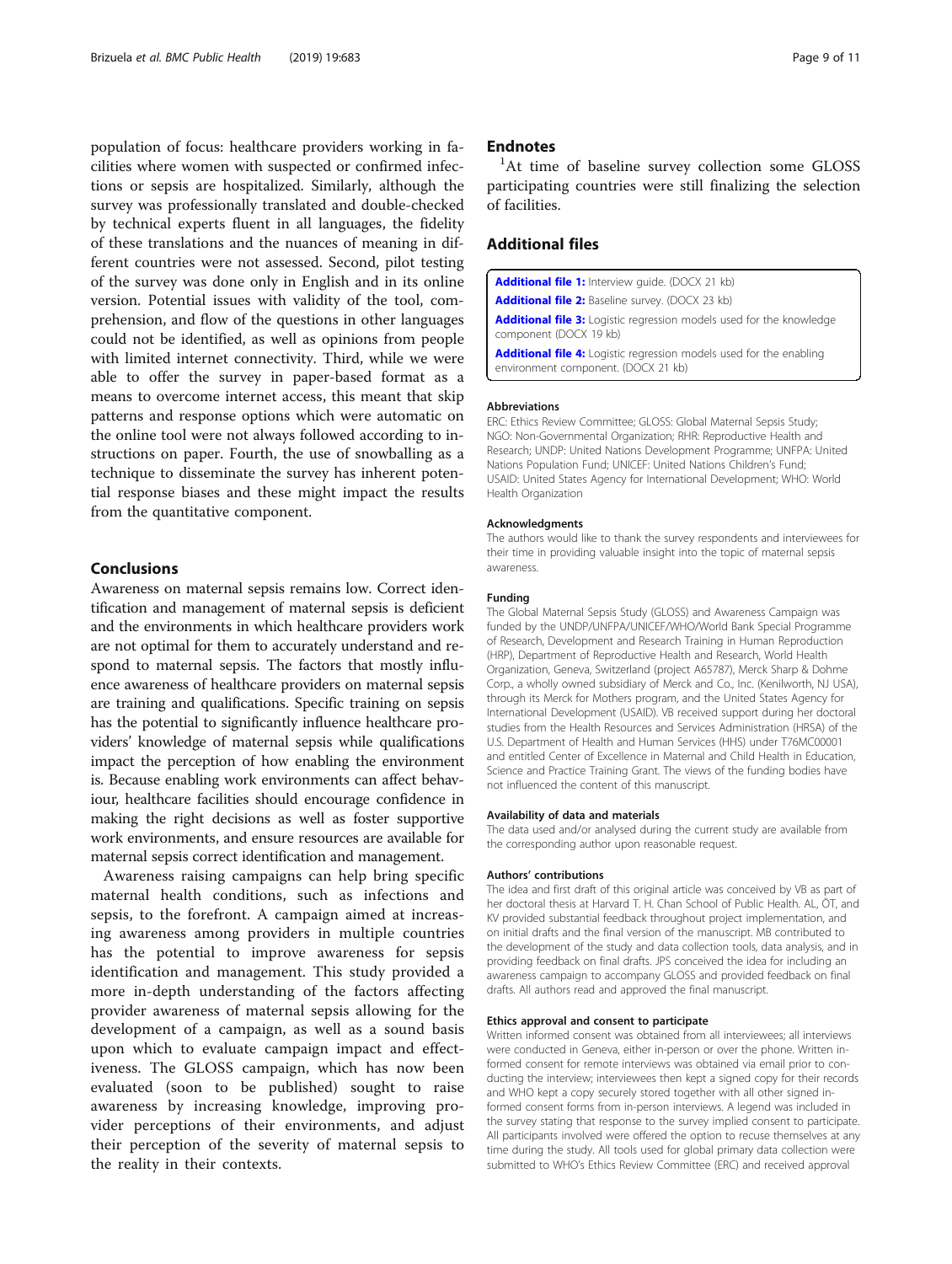<span id="page-9-0"></span>(Protocol ID: A65787). The protocol approved by ERC was for a multi-site, multi-country project which included the names of all participating countries.

#### Consent for publication

Not applicable.

#### Competing interests

The authors declare that they have no competing interests.

# Publisher's Note

Springer Nature remains neutral with regard to jurisdictional claims in published maps and institutional affiliations.

#### Author details

1 UNDP/UNFPA/UNICEF/WHO/World Bank Special Programme of Research, Development and Research Training in Human Reproduction (HRP), Department of Reproductive Health and Research, World Health Organization, Avenue Appia 20, 1211 Geneva, Switzerland. <sup>2</sup>Department of Social Medicine, Ribeirao Preto Medical School, University of São Paulo, Ribeirão Preto, Brazil. <sup>3</sup>Department of Social and Behavioral Sciences, Harvard T.H. Chan School of Public Health, Boston, MA, USA. <sup>4</sup>Department of Global Health and Population, Harvard T. H. Chan School of Public Health, Boston, MA, USA. <sup>5</sup>Center for Community-Based Research, Dana-Farber Cancer Institute, Boston, MA, USA.

#### Received: 27 November 2018 Accepted: 30 April 2019 Published online: 03 June 2019

#### References

- 1. The Global Maternal and Neonatal Sepsis Initiative: a call for collaboration and action by 2030. Lancet Glob Health. 2017. [https://doi.org/10.1016/](https://doi.org/10.1016/S2214-109X(17)30020-7) [S2214-109X\(17\)30020-7.](https://doi.org/10.1016/S2214-109X(17)30020-7)
- World Health Organization. Statement on maternal sepsis. 2017. [http://apps.](http://apps.who.int/iris/handle/10665/254608) [who.int/iris/handle/10665/254608](http://apps.who.int/iris/handle/10665/254608). Accessed 31 Mar 2017.
- 3. Bonet M, Souza JP, Abalos E, Fawole B, Knight M, Kouanda S, et al. The global maternal sepsis study and awareness campaign (GLOSS): study protocol. Reprod Health. 2018;15:16.
- 4. Glanz K, Rimer BK, Lewis. Health behavior and health education: theory, research, and practice. 3rd ed. San Francisco: Jossey-Bass; 2002.
- Pittet D, Hugonnet S, Harbarth S, Mourouga P, Sauvan V, Touveneau S, et al. Effectiveness of a hospital-wide programme to improve compliance with hand hygiene. Lancet. 2000;356:1307–12.
- 6. Pittet D, Mourouga P, Perneger TV. Compliance with handwashing in a teaching hospital. Ann Intern Med. 1999;130:126–30.
- 7. Karimi-Sari H, Tajik M, Bayatpoor ME, Sharafi H, Alavian SM. Public awareness campaign and knowledge of Iranian (bio) medical students regarding hepatitis B and C infections. Hepat Mon. 2017;17. [https://doi.org/10.5812/](https://doi.org/10.5812/hepatmon.45929) [hepatmon.45929.](https://doi.org/10.5812/hepatmon.45929)
- 8. Al-Dorzi HM, Cherfan A, Al-Harbi S, Al-Askar A, Al-Azzam S, Hroub A, et al. Knowledge of thromboprophylaxis guidelines pre- and post-didactic lectures during a venous thromboembolism awareness day at a tertiary-care hospital. Ann Thorac Med. 2013;8:165–9.
- 9. Randolph W, Viswanath K. Lessons learned from public health mass media campaigns: marketing health in a crowded media world. Annu Rev Public Health. 2004;25:419–37.
- 10. Christiano A, Neimand A. Stop raising awareness already. Stanford Social Innovation Review: Spring; 2017. [https://ssir.org/articles/entry/stop\\_raising\\_](https://ssir.org/articles/entry/stop_raising_awareness_already) [awareness\\_already.](https://ssir.org/articles/entry/stop_raising_awareness_already) Accessed 10 Feb 2018
- 11. Purtle J, Roman LA. Health awareness days: sufficient evidence to support the craze? Am J Public Health. 2015;105:1061–5.
- 12. DiClemente CC, Prochaska JO, Fairhurst SK, Velicer WF, Velasquez MM, Rossi JS. The process of smoking cessation: an analysis of precontemplation, contemplation, and preparation stages of change. J Consult Clin Psychol. 1991;59:295–304.
- 13. Making health communication programs work: National Cancer Institute; 2004. [https://www.cancer.gov/publications/health-communication/pink](https://www.cancer.gov/publications/health-communication/pink-book.pdf)[book.pdf.](https://www.cancer.gov/publications/health-communication/pink-book.pdf) Accessed 11 Jan 2017
- 14. Dyar OJ, Hills H, Seitz L-T, Perry A, Ashiru-Oredope D. Assessing the knowledge, attitudes and behaviors of human and animal health students
- towards antibiotic use and resistance: a pilot cross-sectional study in the UK. Antibiotics. 2018;7:10.
- 15. Bandura A. Self-efficacy: toward a unifying theory of behavior change. Psychol Rev. 1977;84:191–215.
- 16. Fishbein M, Yzer MC. Using theory to design effective health behavior interventions. Commun Theory. 2003;13:164–83.
- 17. Viswanath K, Finnegan JR, Gollust S. Communication and health behavior in a changing media environment. In: Health behavior: theory, research, and practice. 5th ed. San Francisco: Jossey-Bass; 2015.
- 18. Mack N, Woodsong C. Qualitative research methods: a data collector's field guide. Research Triangle Park: Family Health International; 2005.
- 19. Galletta A. Mastering the semi-structured interview and beyond: from research design to analysis and publication. New York: NYU Press; 2013.
- 20. Hudelson PM. Qualitative research for health programs. Geneva: World Health Organization; 1994. [http://apps.who.int/iris/bitstream/10665/62315/1/](http://apps.who.int/iris/bitstream/10665/62315/1/WHO_MNH_PSF_94.3.pdf) [WHO\\_MNH\\_PSF\\_94.3.pdf](http://apps.who.int/iris/bitstream/10665/62315/1/WHO_MNH_PSF_94.3.pdf). Accessed 24 Jul 2017
- 21. Sue V, Ritter L. Conducting online surveys. Thousand Oaks: SAGE Publications, Inc.; 2012. [https://doi.org/10.4135/9781506335186.](https://doi.org/10.4135/9781506335186)
- 22. Gumucio S. Data collection: quantitative methods. The KAP survey model (knowledge, Attitude & Practices). Médecins du monde; 2011.
- 23. Acosta CD, Knight M. Sepsis and maternal mortality. Curr Opin Obstet Gynecol. 2013;25:109–16.
- 24. Aarvold ABR, Ryan HM, Magee LA, von Dadelszen P, Fjell C, Walley KR. Multiple organ dysfunction score is superior to the obstetric-specific Sepsis in obstetrics score in predicting mortality in septic obstetric patients. Crit Care Med. 2017;45:e49–57.
- 25. Meyrick J. What is good qualitative research?: a first step towards a comprehensive approach to judging rigour/quality. J Health Psychol. 2006; 11:799–808.
- 26. Noble H, Smith J. Issues of validity and reliability in qualitative research. Evid Based Nurs. 2015;18:34–5.
- 27. Marshall-Brown P, Namboya F, Pollach G. Evaluating sepsis training for medical students and nonphysicians in Malawi. J Clin Anesth. 2016;34:352–7.
- 28. Palleschi MT, Sirianni S, O'Connor N, Dunn D, Hasenau SM. An Interprofessional process to improve early identification and treatment for Sepsis. J Healthc Qual. 2014;36:23–31.
- 29. van Dillen J, Zwart J, Schutte J, van Roosmalen J. Maternal sepsis: epidemiology, etiology and outcome. Curr Opin Infect Dis. 2010;23:249–54.
- 30. Hsieh H-F, Shannon SE. Three approaches to qualitative content analysis. Qual Health Res. 2005;15:1277–88.
- 31. Cho JY, Lee E-H. Reducing confusion about grounded theory and qualitative content analysis: similarities and differences. Qual Rep. 2014;19:1.
- 32. Alaqeel A, Kamalmaz H, Abou Al-Shaar H, AlZahrani I, Alaqeel A, Aljetaily S, et al. Evaluating the initial impact of the Riyadh epilepsy awareness campaign. Epilepsy Behav. 2015;52:251–5.
- 33. Biran A, Schmidt W-P, Wright R, Jones T, Seshadri M, Isaac P, et al. The effect of a soap promotion and hygiene education campaign on handwashing behaviour in rural India: a cluster randomised trial. Tropical Med Int Health. 2009;14:1303–14.
- 34. Maulik PK, Devarapalli S, Kallakuri S, Tewari A, Chilappagari S, Koschorke M, et al. Evaluation of an anti-stigma campaign related to common mental disorders in rural India: a mixed methods approach. Psychol Med. 2017;47: 565–75.
- 35. Jolivet R, EPMM Working Group. In: WHO, editor. Strategies towards ending preventable maternal mortality (EPMM); 2015. [http://apps.who.int/iris/](http://apps.who.int/iris/handle/10665/153544) [handle/10665/153544.](http://apps.who.int/iris/handle/10665/153544) Accessed 1 Jun 2016.
- 36. WHO. Improving the prevention, diagnosis and management of sepsis. In: World health assembly; 2017.
- 37. Chen Y-C, Chang S-C, Pu C, Tang G-J. The impact of Nationwide education program on clinical practice in Sepsis care and mortality of severe Sepsis: a population-based study in Taiwan. PLoS One. 2013;8:e77414.
- 38. Richards GA, Brink AJ, Messina AP, Feldman C, Swart K, van den Bergh D. Stepwise introduction of the 'best care always' central-line-associated bloodstream infection prevention bundle in a network of south African hospitals. J Hosp Infect. 2017;97:86–92.
- 39. Islam Z, Sanin KI, Ahmed T. Improving case detection of tuberculosis among children in Bangladesh: lessons learned through an implementation research. BMC Public Health. 2017;17. [https://doi.org/10.1186/s12889-017-](https://doi.org/10.1186/s12889-017-4062-9) [4062-9.](https://doi.org/10.1186/s12889-017-4062-9)
- 40. Vallone D, Cantrell J, Bennett M, Smith A, Rath JM, Xiao H, et al. Evidence of the impact of the truth FinishIt campaign. Nicotine Tob Res. 2018;20:543-51.